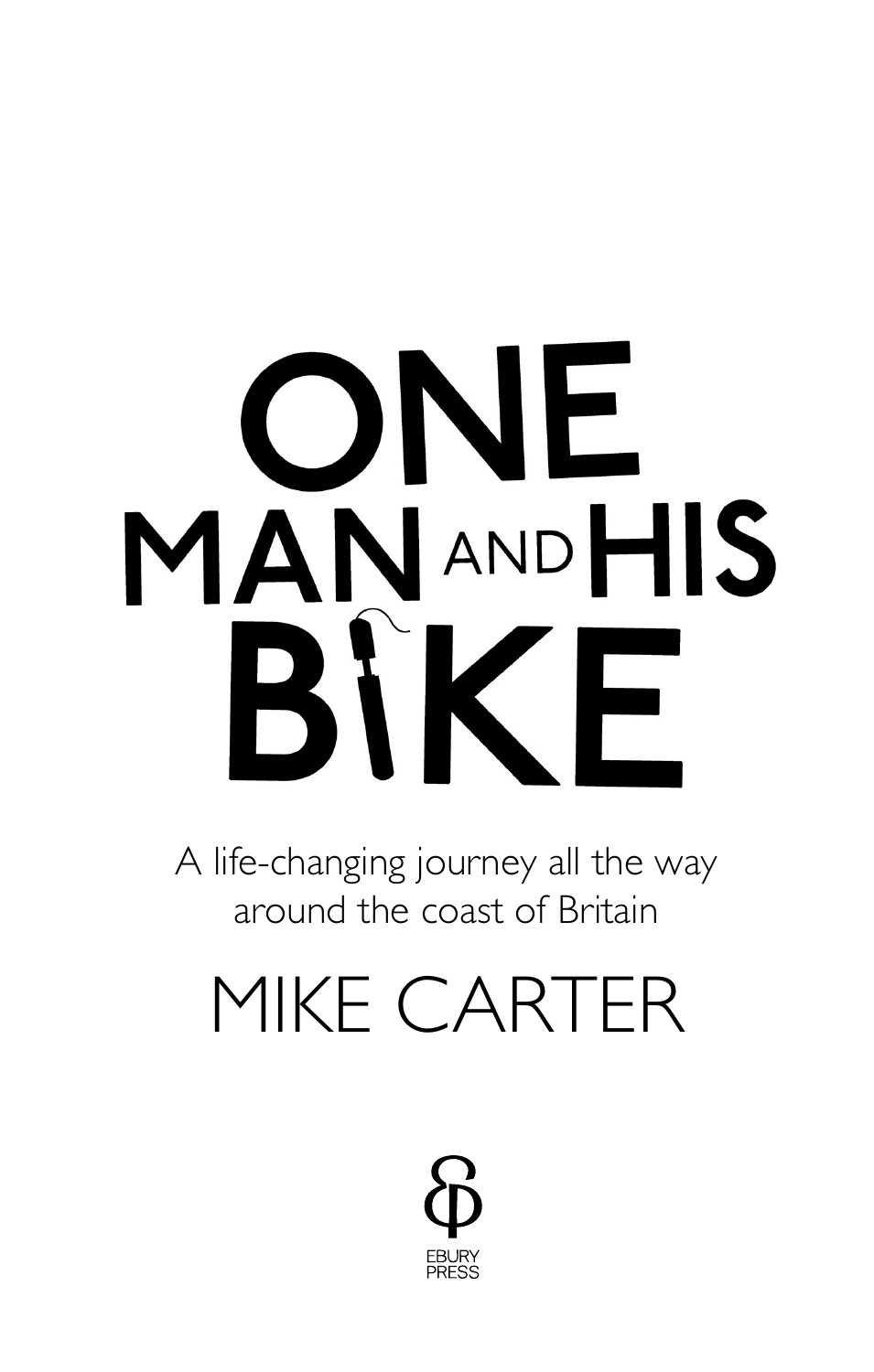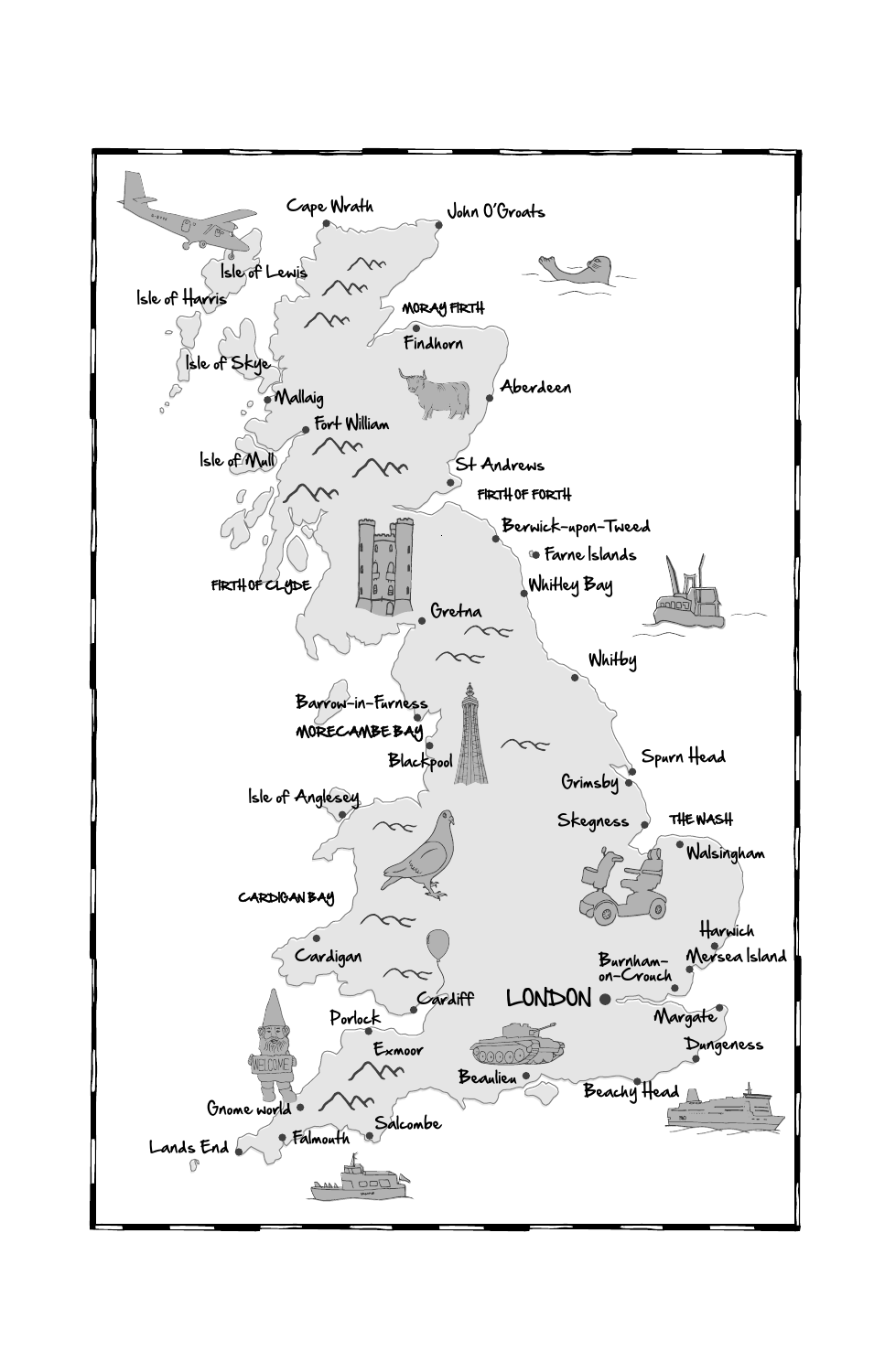## *Chapter 1*

*'I thought of that while riding my bike.'* Albert Einstein on the Theory of Relativity

'*Eres un imbécil*,' said Simon. '*Eres demasiado viejo para hacer algo como esto.*'

'Eh?' I answered.

'You can't even speak Spanish!' he said.

'I'm learning. Tapes.'

'How long? How long have you been learning?'

'A few months,' I said. This was a lie. It had been a couple of weeks.

'And you're moving to Buenos Aires next month?'

'*Si*. No going back now.'

He took a sip of his pint. 'Okay. Seeing as we're in a pub, and seeing as you're on your sixth pint, how would you say "I am pissed" in Spanish?'

'Easy. "*Soy un borracho*".'

'That means "I am *a* drunk". In Spanish, there's a distinction between the permanent and the impermanent. Kinda important. Pretty basic.'

Simon turned away to see what was happening in the match on TV. 'Pretty basic,' I muttered under my breath.

'What?' he said.

'Nothing.'

'You've never even been to Buenos Aires,' he said.

'So?'

'Why there?'

'I don't know,' I said. 'I've heard it's a great place to live. Got to be better than here. Is that a good enough reason?'

'Aren't you worried you'll get lonely? Won't you miss Britain, friends?'

'Miss Britain!' I said. 'You kidding me? Have you taken a look around lately?'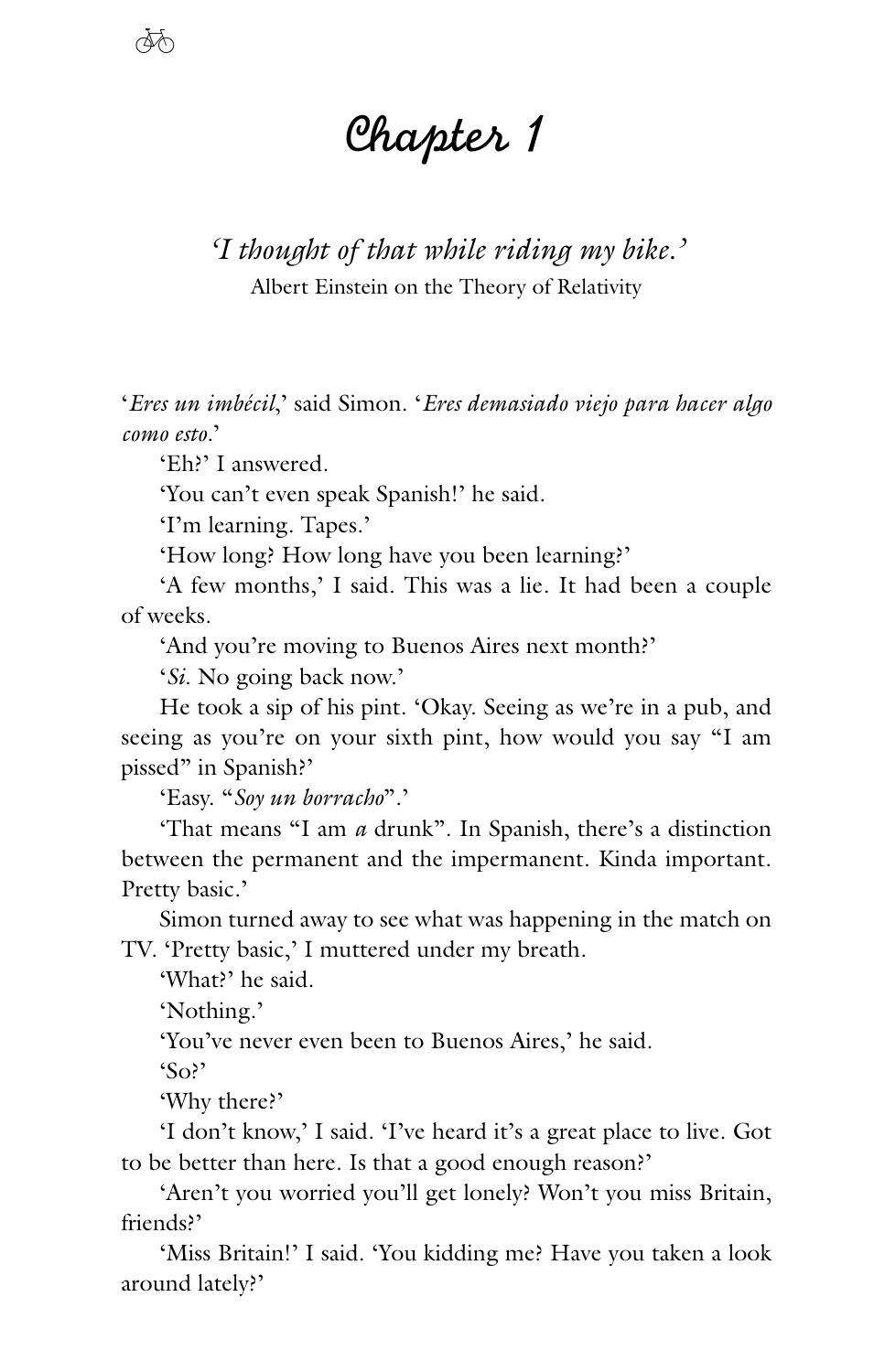We both took a drink of our pints. Silence.

'Got anywhere to live?' Simon said eventually.

'No.'

'Know anybody? Contacts?'

'No.'

'Job lined up?'

I shook my head.

'You're skint. What will you do for money?'

'I'll work in a bar. Be a waiter. Something will come up. It always does.'

'Mike,' said Simon, his voice taking on the concerned tone of a father telling his son that Santa doesn't exist. 'You're 45. Taking off to another country on the other side of the world where you don't speak the language and don't know anybody would be hard at 25. But 45? Madness! Don't you think it's time you stopped, well…'

'Well, what?'

'…running away.'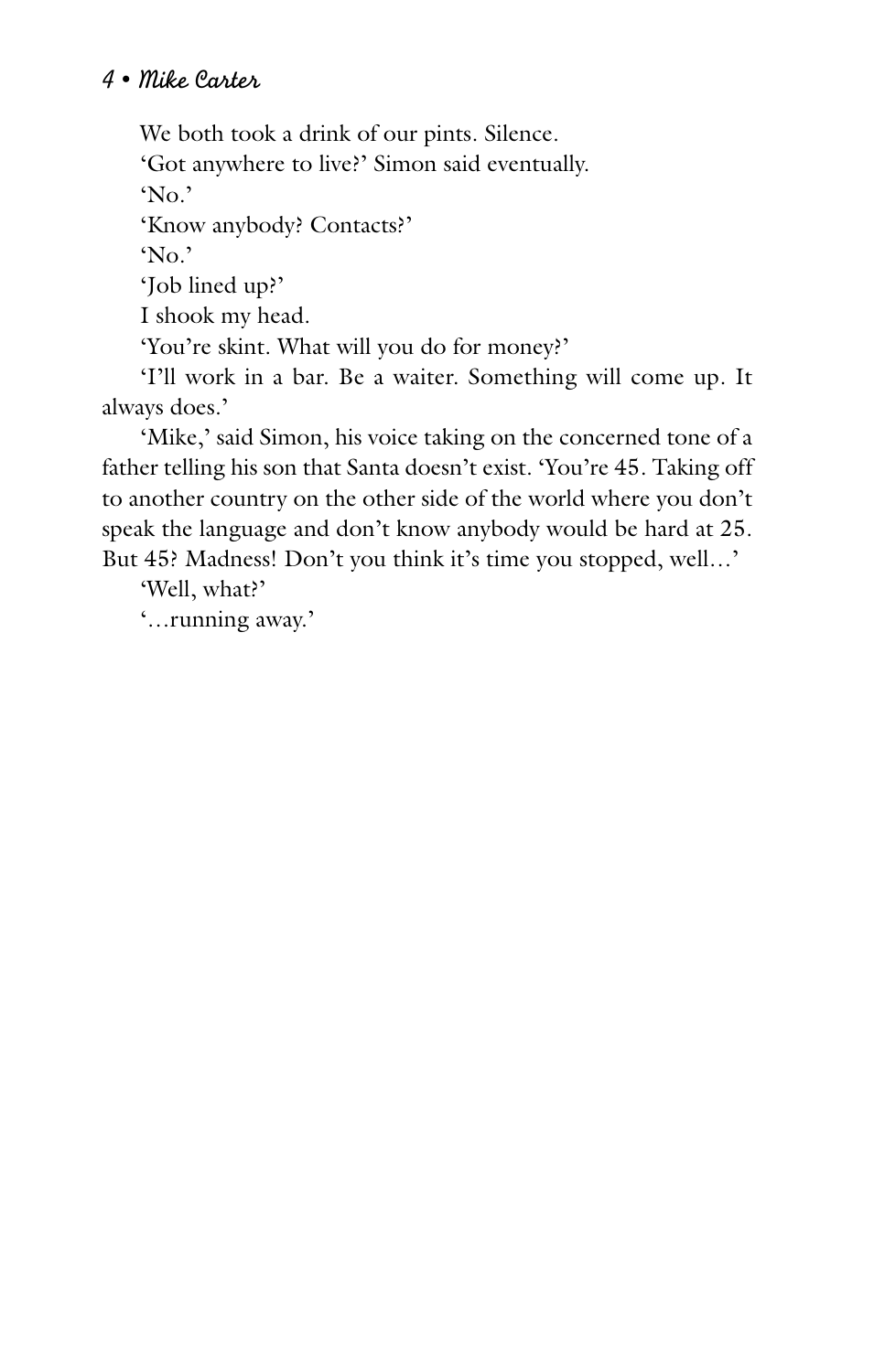### *Chapter 2*

*'It would not be at all strange if history came to the conclusion that the perfection of the bicycle was the greatest incident of the nineteenth century.'*  Anonymous

I pulled up at a red light on the Embankment, on my usual bicycle commute to work.

'*Me llamo Michel*,' said language guru Michel Thomas through my earphones. '*Cómo te llamas*?'

'*Me llamo Mike*,' I said.

'*Todavia quieres hacerlo*?' asked Thomas.

'*No quiero hacerlo ahora*,' I said.

'*Por qué no*?' Thomas asked.

I turned off my iPod.

A woman crossed the road, giving me the look reserved in London for people talking to themselves on bicycles in bad Spanish: fear, contempt.

The lights went green. I pedalled on.

Simon's comments had touched a nerve. Not the bits about being a dreamer or my rubbish Spanish – they were indisputably true – but about running away.

Riding a bicycle is made for thinking. I thought about my life. When I was young, my family had always been on the move: different cities, different houses. By the time I was 11, I'd been to four different schools. I remember being upset about it at first, but losing friends and teachers and a base became so routine that somewhere along the line I must have developed an indifference to everything.

I was 13 when my parents split up. I took to the railways, sleeping on trains and station platforms, sometimes staying away from home for several days at a time. If it wasn't trains, I'd get on my bicycle and just ride for hours and hours. Where I went wasn't important, as long as I was moving.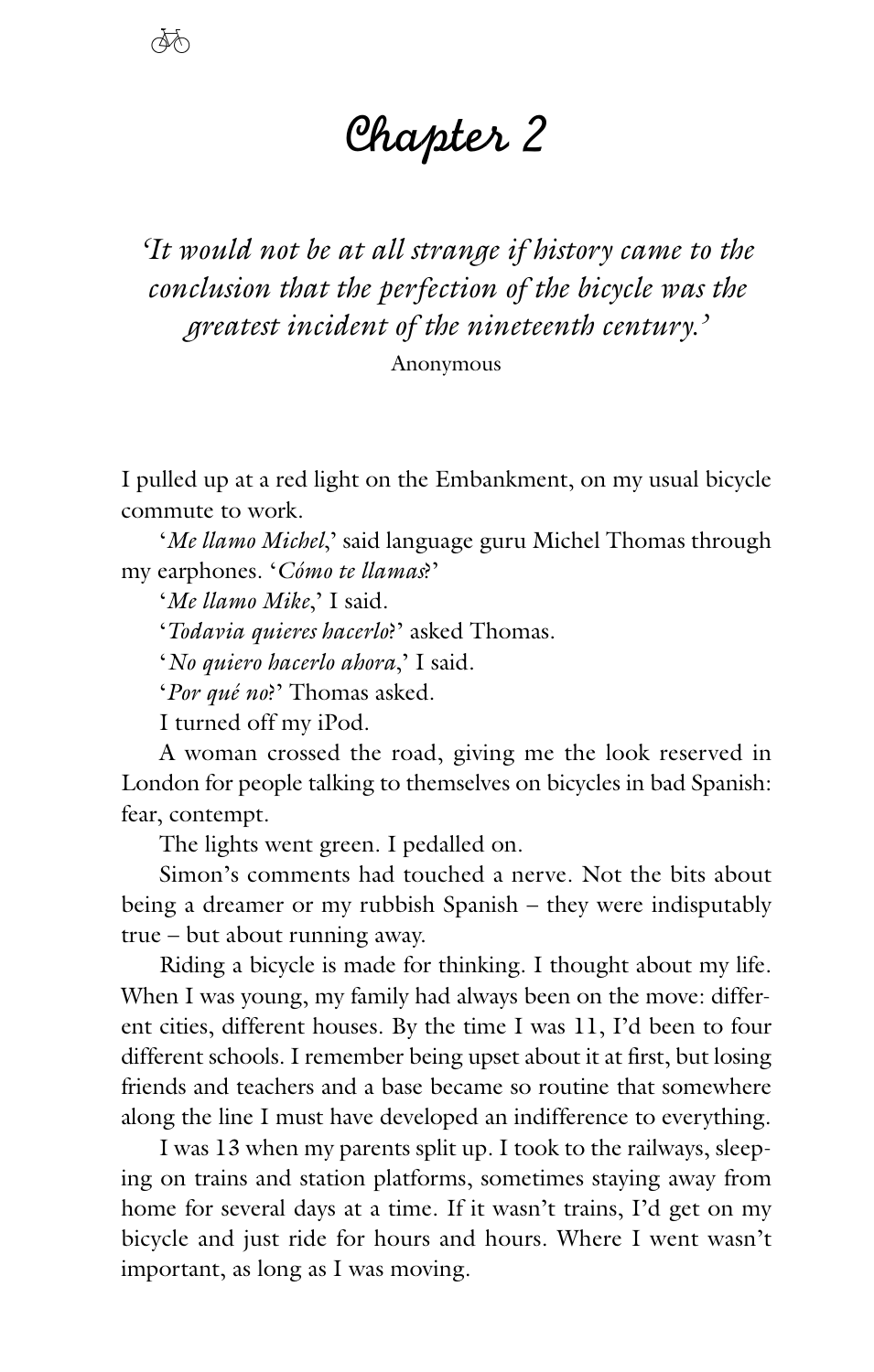#### *6 • Mike Carter*

When my mum died a few years later, I travelled the world, working odd jobs, always looking for the next thing. When my short marriage broke down, I took off on a motorbike. Movement seemed to be my hardwired response when life delivered a blow. It's not hard to see patterns when we look back.

And when I thought about other areas of my life, the same thing kept appearing. Work? Hardly had a full-time job in my life, always freelance, always needing to know the door was unlocked. Relationships? Only had one that was serious. I married her, and look where that got me. I'd never had kids. Homes? Always moving or, if not actually moving, thinking about moving. Security and commitment were fine for other people, just not for me, thank you very much. And for years, all this seemed to work just dandy. Or at least I thought it did.

But I was getting tired. Not just tired of the constant physical movement, but tired of the isolation I'd created for myself, the very thing I'd meticulously cultivated and preserved. The adrenaline rush of being alone, relying solely on my own resources, of not belonging anywhere was, frankly, exhausting.

I stopped at the lights at the north side end of Blackfriars Bridge. Every day I came this way and every day I turned left onto New Bridge Street and, 10 minutes later, would arrive at work. As I waited, I looked through the snarled-up traffic to the road opposite, leading east. Queen Victoria Street.

Intuition and instinct are funny things. They're nearly always right and we nearly always ignore them. A thought arrived from nowhere: We live on an island. If I carried on straight, instead of turning left, and followed the Thames out to the sea, as long as I kept the water to my right I would eventually have to arrive back at Blackfriars Bridge, only on the other side of the river. I tried to calculate how far that would be – four or five thousand miles, perhaps – and thought about the places that bike ride would take me: the Northumberland coast; Cape Wrath; the Gower Peninsula; Land's End; through Hull and Edinburgh, Ullapool and Liverpool, Swansea and Portsmouth. And all just by carrying on pedalling up Queen Victoria Street. The simplicity and beauty of the idea made me laugh out loud. The man in the car next to me wound his window up.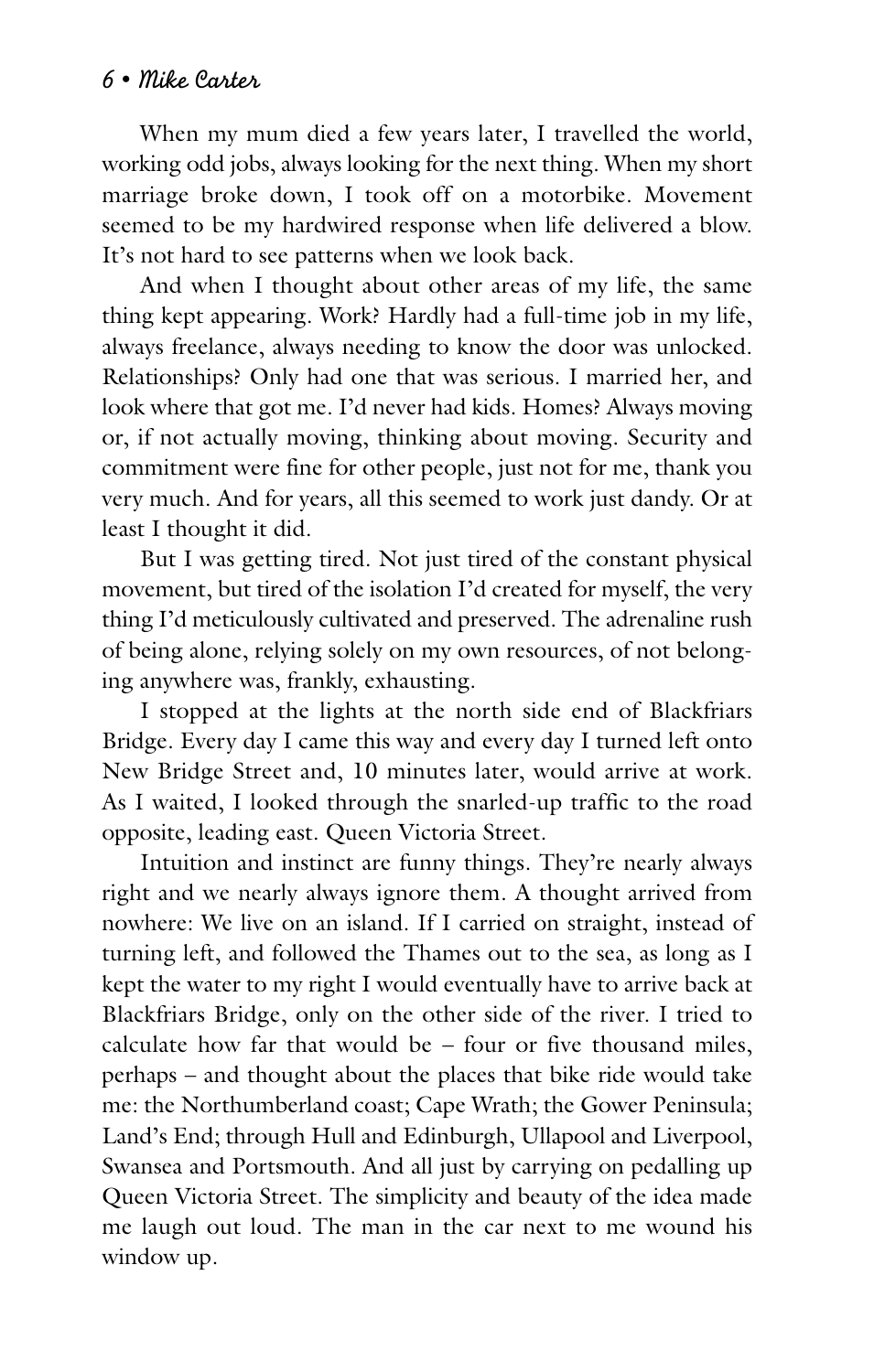I arrived at work. Things had changed a lot at the *Guardian* and *Observer* over the past few years. For one, we'd moved from our tired offices in Farringdon Road to a flash new building overlooking the canal in King's Cross: all glass atriums, and luridcoloured chairs that looked like giant puckered lips, and 'breakout areas' and 'think-pods', within which we were encouraged to think in the 'blue sky' sense. Old-school hacks stumbled around looking lost, like they'd wandered into a dystopian nightmare.

There were bigger rumblings afoot. The recession was biting. Sales figures were bad. Advertising revenue had plummeted. A cull of staff loomed. There was talk of a ban on freelancers (of which, naturally, I was one). Nobody could see it getting better any time soon. There was an air of restlessness, uncertainty, as there seemed to be in wider society. Was this fuelling the restiveness I was feeling? Was this just the way modern life was? No security? No permanence? People were edgy. Morale was very low.

We went through that day's schedule for the Comment pages. There were six pieces: the MPs' expenses scandal; the news that bankers were to award themselves huge bonuses after being bailed out by the taxpayer to the tune of £80 billion; an analysis of the latest social attitudes survey that revealed 80 per cent of Britons now blamed the poor for being poor, a massive increase from just 20 years earlier; a piece about probable savage public-spending cuts under an increasingly likely-looking Tory government; an editorial on the exponential rise of CCTV; and, finally, a piece about binge drinking and 'broken Britain'.

I met up with my colleague Charlie in the canteen for lunch.

'How are the plans for Argentina going?' he asked.

'Oh, okay.'

'When are you leaving?' he asked.

'Not sure. I'm having second thoughts.'

'Are you mad?' he said. 'Last time I spoke to you, you were full of it. Just going to pack a bag, jump on a plane and see what happened. What's changed?'

'Maybe I'm just getting too old for it all.'

'This country's finished,' he said. 'Look around you. Britain is a toilet.'

'A friend reckons I spend my life running away.'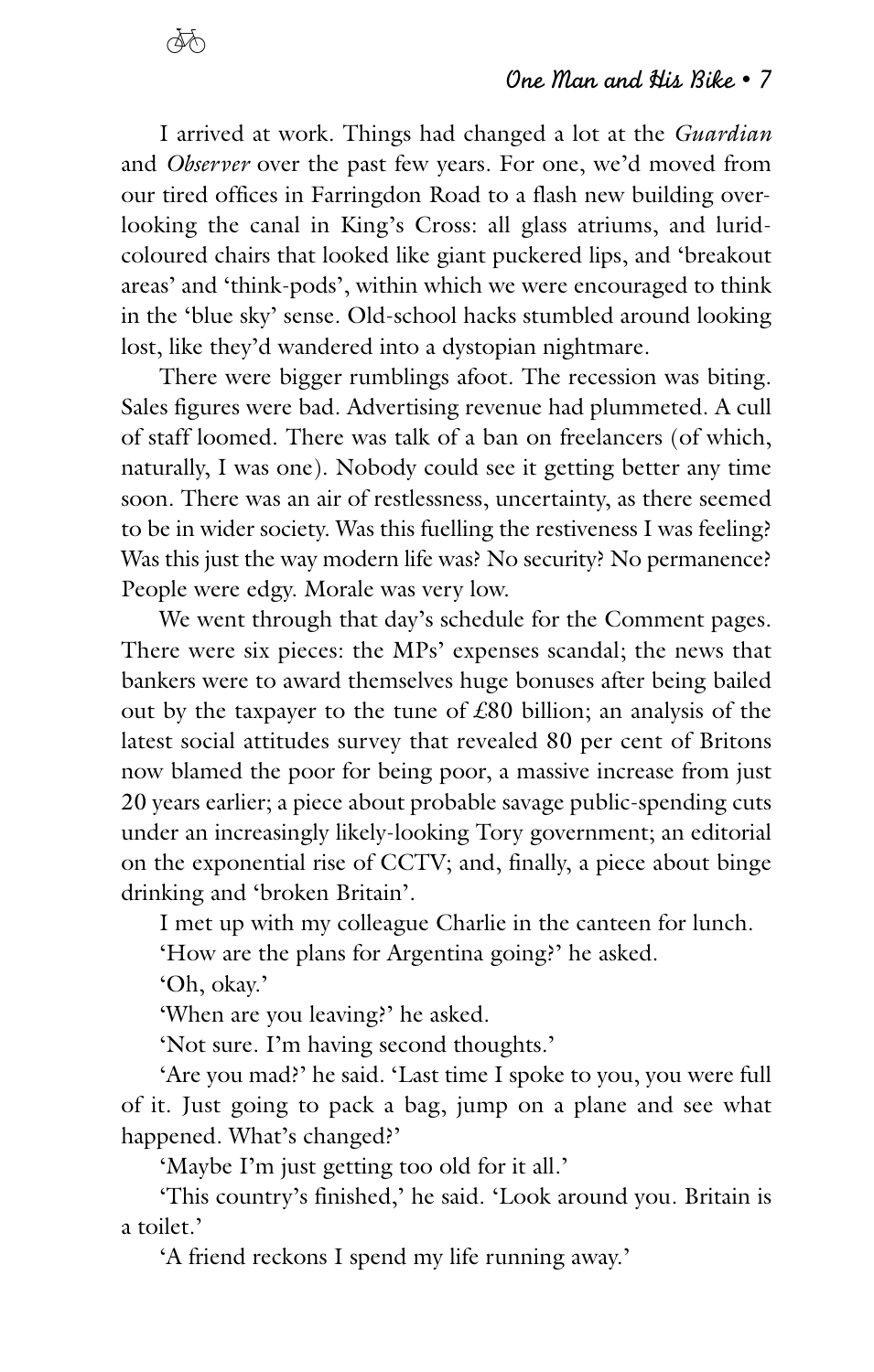'He sounds jealous,' Charlie said. 'If I didn't have a family and commitments, I'd be on the next plane out of here. Nobody depends on you. There's nothing keeping you here.'

'Maybe that's part of the problem,' I said. 'So, a year or two in Argentina. Then what?'

'Maybe you'll meet somebody there, settle down…'

'But why would that be any different to doing it here? It's not really about meeting somebody anyway. If that were the case, I'd be on the Internet lying about my height and income. I think it's more about, well… at risk of sounding like a tosser, having roots, belonging somewhere.'

'Belonging?'

'I think so.'

'Tosser.'

'Thank you.'

The truth was, as far as I could fathom, that I really wanted to love Britain. Wanted to love being here. I wanted this to feel like home. I hated the fact that I always thought life would be better if I could be somewhere else – because that never worked out. All this had started to grow in importance in my head since I made the decision to leave.

But Britain was increasingly a hard place to hold much affection for. And things seemed like they were only going to get worse.

I grew up in inner-city areas alongside crime and poverty. But I can't ever remember Britain feeling as squalid as now, as divided, as uncaring, as 'broken'. Could a country have changed so much in such a short time? But as much as I wanted to leave, the very thought felt like an infidelity.

'On the way to work this morning I had an idea. Instead of turning left at Blackfriars Bridge, what would happen if I just kept cycling straight on and followed the coast?'

'You'd get to Middlesbrough,' Charlie said. 'Not quite Buenos Aires.'

'A full circuit of the island. An exotic adventure in my own backyard. The kindness of strangers and all that.'

'There's nothing exotic about moaning Brits. It would be like cycling through the *Daily Mail*. The roads are vile. And as for the kindness of strangers, this is Britain we're talking about.'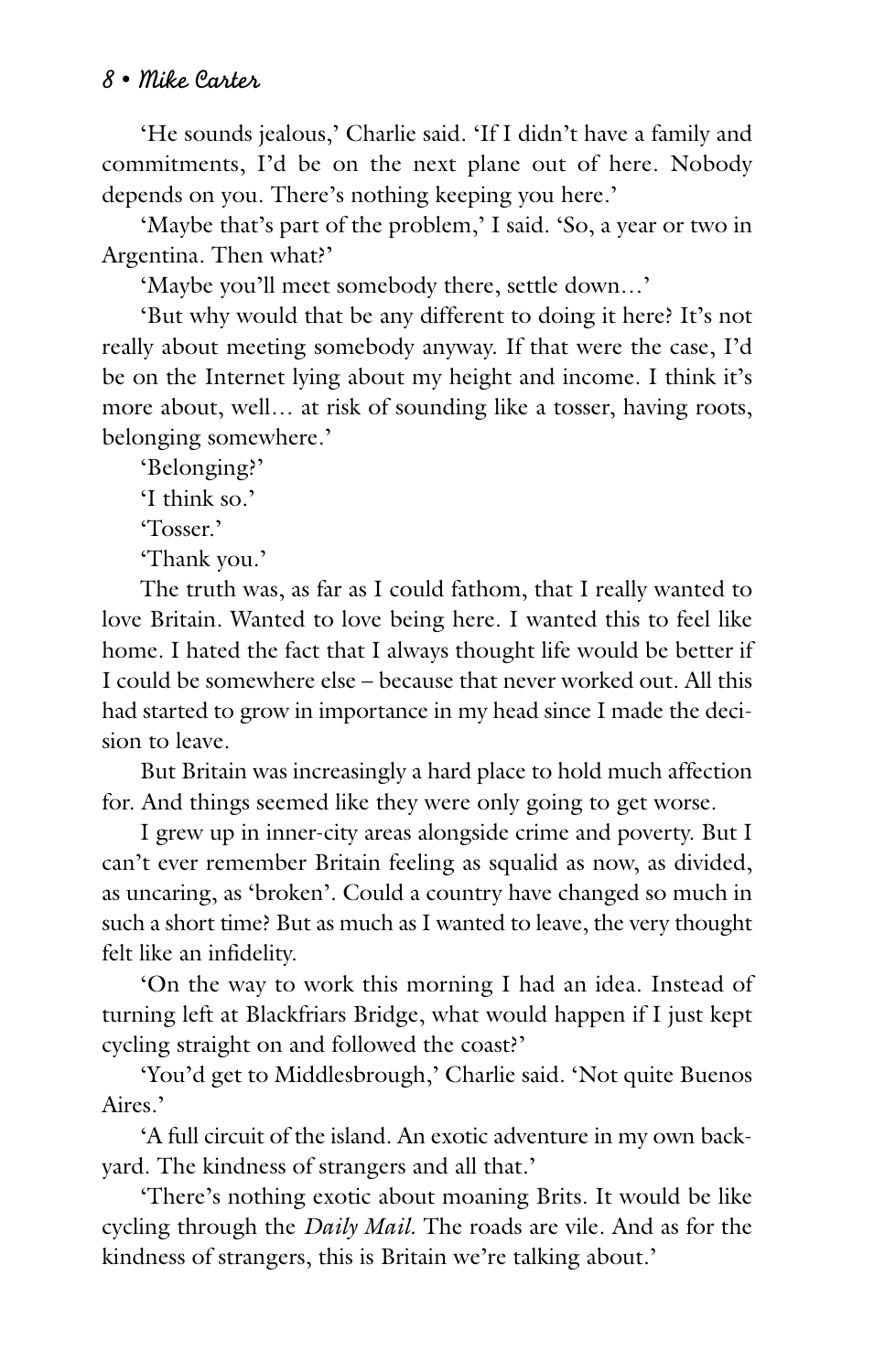'It's not that bad.' I suddenly felt quite protective.

'Remember that old German guy a couple of years back?' Charlie said. 'Cycled round the world for 10 years or something, through Afghanistan, Iraq, the lot. Never had any problems. Arrives off the ferry in Portsmouth, pitches his tent, wakes up the next day and his bike's been nicked.'

'I'm supposed to be leaving in a month's time,' I said. 'I've bought my ticket.'

'I know. Sunshine. Tango. Argentinian women. Adventure. Lucky bastard.'

'But imagine, just riding my bike every day, camping at night, living simply. When I got back in six months, I could always still go to Argentina.'

After work, I cycled through King's Cross, then past the old *Guardian* building in Farringdon Road, all dark now. It was raining hard, the water sitting on the road in oily slicks, reflecting the spectral tungsten glow of the streetlights. In the distance, the skyscrapers of the City burned brightly.

A motorbike flashed past me. Followed by a car. They both screeched to a halt at the lights just before Blackfriars Bridge. A middle-aged man jumped out of the car. Something in his hand glinted, caught in the headlights. The biker jumped off and raised both hands above his head. While the man from the car waved his blade about in wild slashes, a young girl, around seven years old, got out of the passenger seat. She ran towards the biker and, jumping up to reach, started punching him in the helmet, landing one punch each time at the top of her parabola. This was simultaneously so depressing and so funny that I didn't know whether to laugh or cry.

I jumped off my bicycle and let it drop to the ground. My hands were trembling. Calmly, though I'm not sure where the calm came from, I asked the man with the knife whether anything was worth this.

He looked at me with eyes as dead as a fish on a slab. Then he waved his knife at the biker once more, called him a cunt, ushered the girl back to the car and drove off.

'Cheers for that,' said the biker through his open visor. 'That guy was mental. This country's gone mad.' He mounted his bike and rode off into the night.